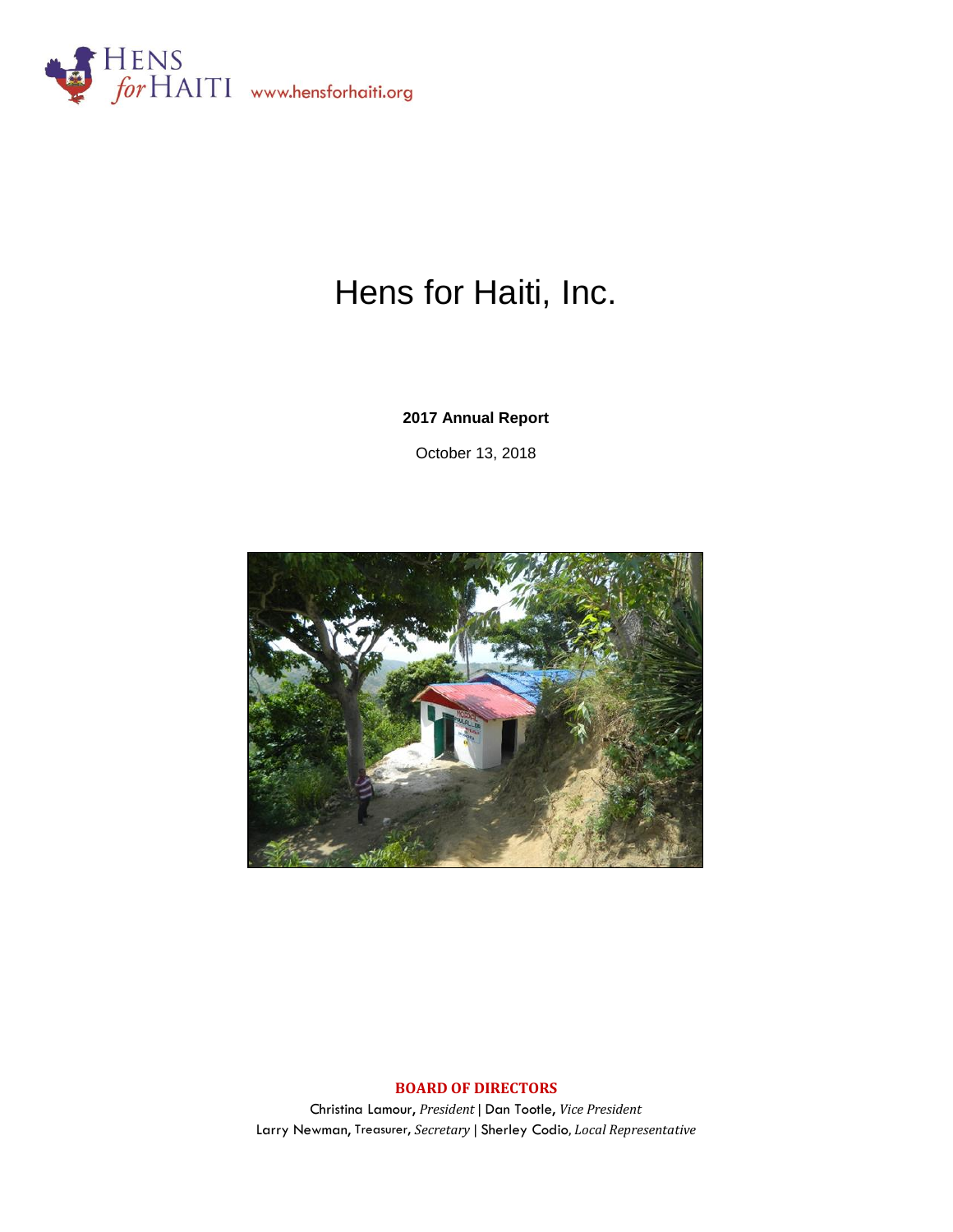

# **Table of Contents**

| <b>Executive Summary</b>                              | 3 |
|-------------------------------------------------------|---|
| <b>Financial Report</b>                               | 3 |
| Outreach                                              | 4 |
| Sustainable Agriculture Matching Grant Program        | 4 |
| Timeline of 2017 Activities and Milestones            | 5 |
| Appendix I. 2017 Financial Report                     | 6 |
| Appendix II. 2017 Newsletters                         |   |
| Appendix III. H4H 2018 Sustainable Matching Grant RFP | 9 |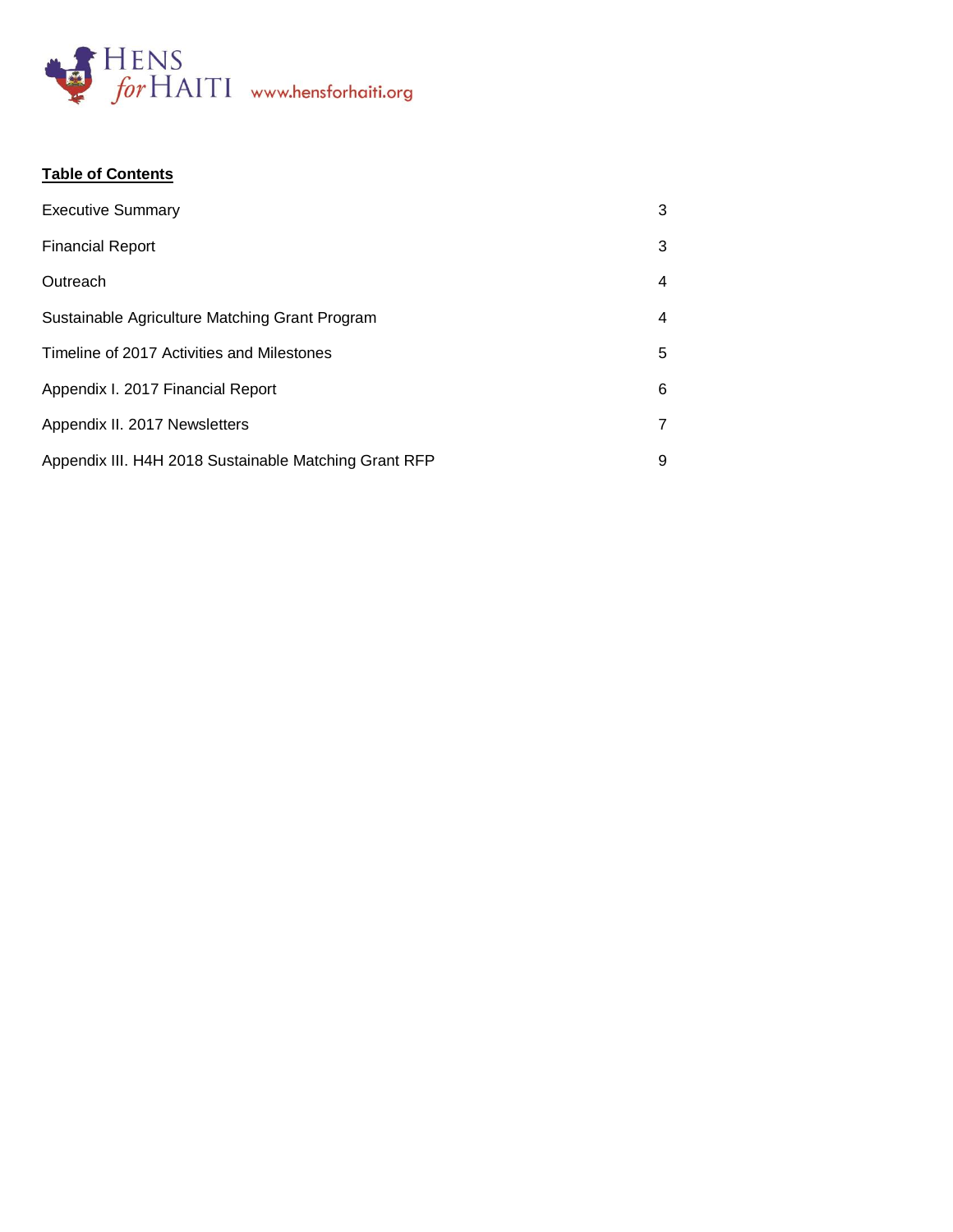

#### **2017 Executive Summary**

Hens for Haiti continued operations on a maintenance level during 2017. Although no site visits were made to check on existing and potential new project sites, H4H Board Members and volunteers continued outreach efforts through social media, phone, email, the organization's website, and in-person fundraising. For 2017, H4H net over \$12,000 through donations and fundraising efforts.

Dan Tootle and Larry Newman assumed new roles on the Board of Directors in the wake of Cameron Varano retiring from her role as Vice President and Treasurer at the end of 2016. In addition, Christina Lamour stepped in to help provide more order and oversight to the organization's finances.

Hens for Haiti was also impressed with the quality and number of applications for the Sustainable Agriculture Matching Grant in 2017. As a result, two organizations received matching grants of \$5,000 each. One grant went towards re-building H4H's pilot program in Gros-Morne, Haiti, made possible by a large donation from the Church of the Resurrection's Haiti fund. The Church of the Resurrection has a long history of development projects in Gros-Morne, but in recent years stepped back from direct management of programs and finances. Instead, the church decided to entrust H4H with a large portion of the remaining funds to invest in programs directly impacting the community of Gros-Morne.

#### **Financial Report**

| 2017 January Beginning Balance: | \$27,266.92 |
|---------------------------------|-------------|
| Donations/Revenue:              | \$25,536.06 |
| Expenses:                       | \$13,138.23 |
| 2017 December Ending Balance:   | \$39,664.75 |

In 2017, Hens for Haiti received a large donation from the Church of the Resurrection in Burtonsville, MD. Over \$15,000 was transferred to H4H out of Resurrection's Haiti Fund, earmarked for development projects in Gros-Morne. As the Haiti program at the Church of the Resurrection has gone through leadership changes and faced oversight challenges, the church decided to entrust H4H to manage the funds instead. In addition to this large organizational donation, H4H also received a generous private donation from Marie Newman. These donations coupled with end of year fundraising and ornament sales totaled an influx of over \$25,500 for the year 2017.

Hens for Haiti was also blessed to review several applications for the 2017 Sustainable Agriculture Matching Grant. Two organizations were chosen to receive \$5,000 each in matching grants to initiate or improve poultry programs. These grants accounted for the majority of funds spent in 2017 with additional expenses including the purchase of the 2017 H4H annual ornament and maintenance of the H4H vehicle.

Altogether, H4H net over \$12,000 in donations and fundraising for the 2017 fiscal year. A detailed report of all 2017 finances is outlined in Appendix I.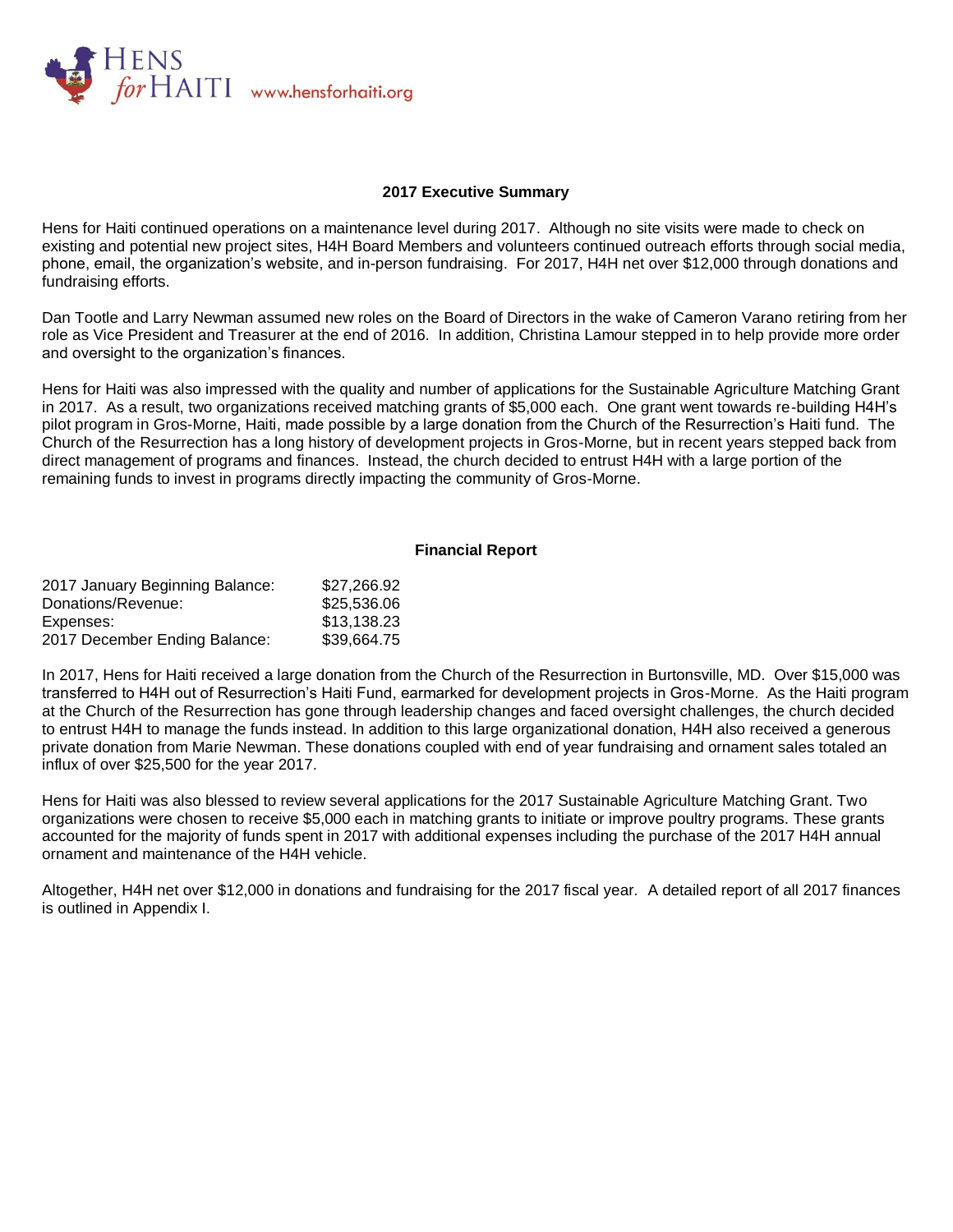

#### **Outreach**

Hens for Haiti continued outreach efforts through online media, email, and the organization's website. Increased outreach efforts paid off when advertising for the 2017 Sustainable Agriculture Matching Grant. Through these outlets, H4H was also able to reach an additional 8 new groups and individuals interested in starting poultry programs in Haiti.

Due to organizational changes, representatives from H4H were not able to make site visits to partner projects in Haiti during the 2017 fiscal year. Christina Lamour, the organization's President, faced challenges in travel and in-person outreach as her family continued to reside in Korea. Larry Newman continued fundraising efforts through the Church of the Resurrection and Rotary International. As part of this, he sold holiday ornaments at Church of the Resurrection's annual Winterfest. Ornament and holiday card sales also continued through the website's online store.

#### Board of Directors

Cameron Varano retired from the H4H Board of Directors on December 31, 2016. To fill vacancies in leadership, Dan Tootle assumed the role of Vice-President, and Larry Newman added the role of Treasurer to his already active role as Secretary. Christina Lamour also took on more responsibilities in backstopping the Treasurer position and providing additional organization and oversight.

Sherley Codio, Dan Tootle, Larry Newman, and Christina Lamour continued their roles on the Board of Directors for Hens for Haiti during 2017. No major changes in leadership occurred during this time.

#### **Sustainable Agriculture Matching Grant Program**

Hens for Haiti was pleased to receive six applications for the 2017 Sustainable Agriculture Matching Grant from organizations throughout the United States and Haiti. Although all applications were considered and many were competitive, only two groups were selected to receive matching grants from H4H.

#### Highfield's Hens – Beaudachita

John Wesley UMC offered a new approach to egg production businesses in Haiti when applying for the 2017 matching grant. Instead of using grant funds towards only one hen project, the Beaudachita community proposed obtaining matching grant funds for the local microfinance program. The program would then earmark the monies for poultry production within Highfield's Hens, expecting the business to pay back the loan over a period of six years. Hens for Haiti was intrigued by this idea and is anxious to follow the progress of this grant recipient as a possible example for other communities and an option for helping grant funds reach further.

After receiving the loan in spring of 2017, Highfield's Hens wasted no time in preparing the building site and construction their 375-layer facility. The team also attended a training seminar offered by Double Harvest in preparation for the arrival of the birds. With continued financial and technical support from JWUMC as well as Texas A&M University, H4H is excited to follow this project as things get off the ground.

#### Caritas Gros-Morne – Gros-Morne

In 2017, Hens for Haiti also decided to provide a matching grant to help re-ignite the organization's pilot program in Gros-Morne. The Gros-Morne Caritas worked hard to repair the original poulaye and took steps to help prevent repeating some of the initial challenges.

Over the spring and summer, new nesting boxes and watering mechanisms were added to the facility as well as repairs to strengthen and clean the structure. By the end of the summer, the poulaye was filled with rice hulls, waiting for 1,000 new hens to be donated by Food for the Poor. Next steps for 2018 include installation of a new, deep well for on-site water in addition to expansion of the current fence to encompass a new feed storage building and settle disputes on land rights. Hens for Haiti is excited to see this business back on its feet after several years in limbo.

Hens for Haiti released a similar RFP for the 2018 matching grant in early December, 2017. Hens for Haiti was impressed by the number of applicants during the 2017 grant cycle and hope for even more in years to come. The full RFP for Hens for Haiti's Sustainable Agriculture Matching Grant 2018 is detailed in Appendix III.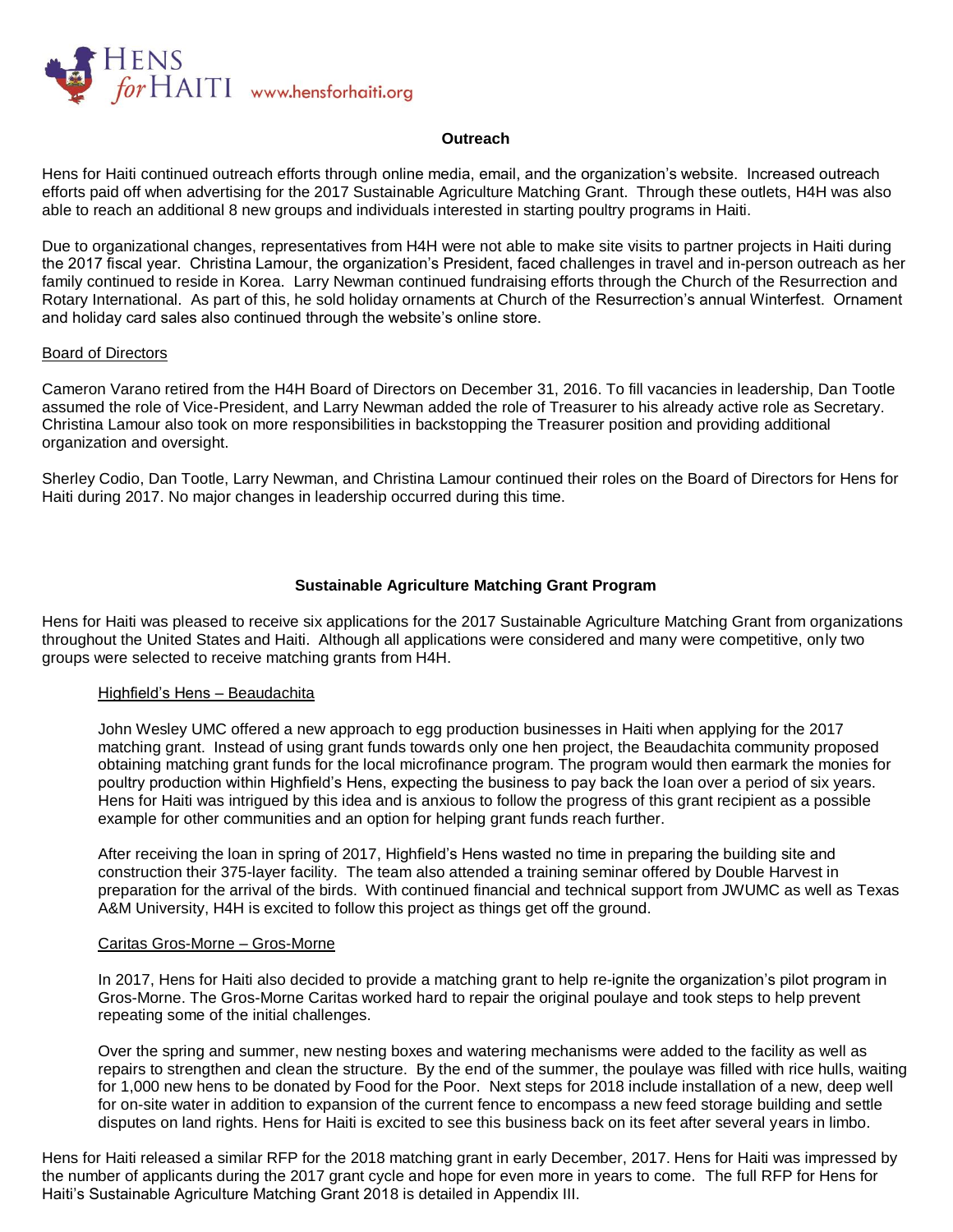

#### **Timeline of 2017 Activities and Milestones**

#### **January**

- Dan Tootle takes on the role of Vice President within the Board of Directors.
- Larry Newman adds the role of Treasurer to his position of Secretary within the Board of Directors.

#### **February**

- Review of 2017 Sustainable Agriculture Matching Grant applications.

#### March

- Selection of 2017 Sustainable Agriculture Matching Grant recipients. Distribution of grant funds.

#### **June**

Transfer of funds from the Church of the Resurrection, earmarked for Gros-Morne.

#### October/November

- End of Year Fundraising Initiative: Alternative Gift Cards, Holiday Ornaments.

#### December

- Release of 2018 Sustainable Agriculture Matching Grant RFP.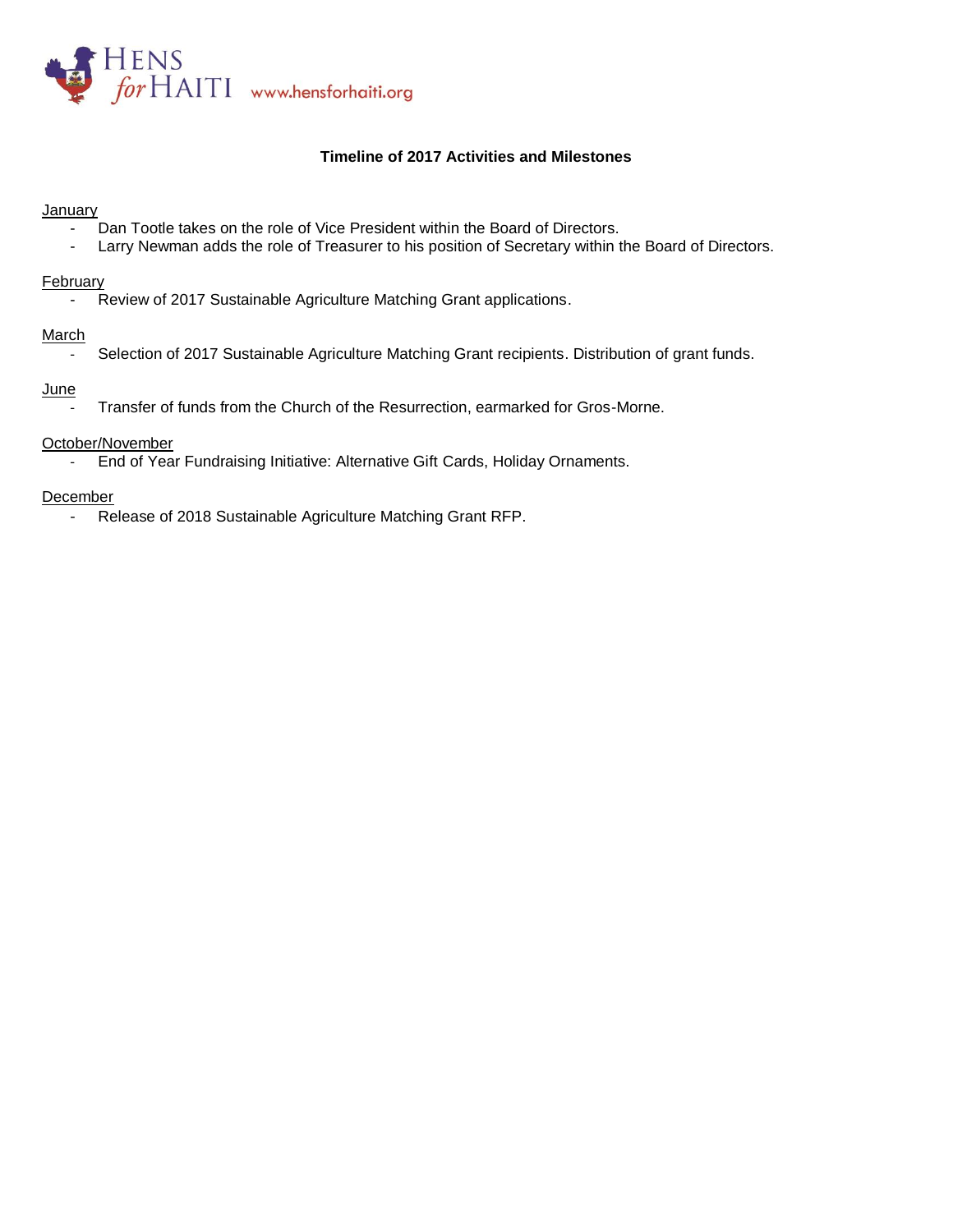

## Appendix I. 2017 Financial Report

| Hens for Haiti 2017 Financial Report          |                       |               |                            |                                                                                              |  |  |  |  |
|-----------------------------------------------|-----------------------|---------------|----------------------------|----------------------------------------------------------------------------------------------|--|--|--|--|
|                                               |                       |               |                            |                                                                                              |  |  |  |  |
|                                               |                       |               |                            | <b>Overview by Month</b>                                                                     |  |  |  |  |
| <b>Month</b>                                  | Expense               | <b>Credit</b> | <b>Balance</b>             | <b>Description</b>                                                                           |  |  |  |  |
| January 1, 2017                               |                       |               |                            | \$27,266.92 2017 Beginning Balance                                                           |  |  |  |  |
|                                               | \$218.83              |               |                            | \$27,048.09 Click n Pledge Fee for December 2016 Online Donations/Purchases                  |  |  |  |  |
| February                                      |                       | \$11.02       |                            | \$27,059.11 Amazon Smile Contribution                                                        |  |  |  |  |
|                                               | \$25.00               |               |                            | \$27,034.11 Click n Pledge Fee                                                               |  |  |  |  |
|                                               |                       | \$1,395.00    |                            | \$28,429.11 \$1,000 Larry Newman 2017 Board Contribution; \$395 Cash Ornament Sales          |  |  |  |  |
| March                                         | \$25.00<br>\$5,000.00 |               |                            | \$28,404.11 Click n Pledge Fee<br>\$23,404.11 2017 Matching Grant Distribution (Beaudachita) |  |  |  |  |
| April                                         | \$13.10               |               |                            | \$23,391.01 Debit Purchase - Mailing of Treasurer Information                                |  |  |  |  |
|                                               | \$25.00               |               |                            | \$23,366.01 Click n Pledge Fee                                                               |  |  |  |  |
|                                               | \$100.00              |               |                            | \$23,266.01 ATM Withdrawal - Wire Transfer to George for Renewal of Car Insurance            |  |  |  |  |
|                                               | \$3.00                |               | \$23,263.01 ATM Fee        |                                                                                              |  |  |  |  |
|                                               | \$3.00                |               | \$23,260.01 ATM Fee        |                                                                                              |  |  |  |  |
|                                               | \$300.00              |               |                            | \$22,960.01 ATM Withdrawal - Wire Transfer to George for Car Maintenance and Repairs         |  |  |  |  |
|                                               | \$3.00                |               | \$22,957.01 ATM Fee        |                                                                                              |  |  |  |  |
| May                                           |                       | \$1,000.00    | \$23,957.01 Deposit        |                                                                                              |  |  |  |  |
|                                               | \$25.35               |               |                            | \$23,931.66 Click n Pledge Fee                                                               |  |  |  |  |
|                                               |                       | \$8.32        |                            | \$23,939.98 Amazon Smile Contribution                                                        |  |  |  |  |
|                                               | \$26.05               |               |                            | \$23,913.93 Check Order for New Account                                                      |  |  |  |  |
|                                               | \$5,000.00            |               |                            | \$18,913.93 Wire Transfer - Fonkoze 2017 Grant Recipient (Gros-Morne)                        |  |  |  |  |
|                                               | \$40.00<br>\$25.00    |               |                            | \$18,873.93 Wire Transfer Fee<br>\$18,848.93 Click n Pledge Fee                              |  |  |  |  |
| June                                          |                       | \$15,233.49   |                            | \$34,082.42 Deposit - Resurrection Haiti Money (Must be used in Gros-Morne)                  |  |  |  |  |
|                                               | \$2.00                |               |                            | \$34,080.42 Paper Statement Fee                                                              |  |  |  |  |
| July                                          | \$25.00               |               |                            | \$34,055.42 Click n Pledge Fee                                                               |  |  |  |  |
|                                               | \$511.99              |               |                            | \$33,543.43 H4H Vehicle Maintenance                                                          |  |  |  |  |
|                                               | \$2.00                |               |                            | \$33,541.43 Paper Statement Fee                                                              |  |  |  |  |
| August                                        | \$25.00               |               |                            | \$33,516.43 Click n Pledge Fee                                                               |  |  |  |  |
|                                               | \$1,159.11            |               |                            | \$32,357.32 2017 Ornament Purchase                                                           |  |  |  |  |
|                                               | \$99.00               |               |                            | \$32,258.32 WIX Website Annual Renewal Fee                                                   |  |  |  |  |
|                                               | \$2.00                |               |                            | \$32,256.32 Paper Statement Fee                                                              |  |  |  |  |
| September                                     |                       | \$118.20      |                            | \$32,374.52 Refund for Overcharge - 2017 Ornament Shipping                                   |  |  |  |  |
|                                               | \$25.00               |               |                            | \$32,349.52 Click n Pledge Fee                                                               |  |  |  |  |
|                                               |                       | \$50.00       |                            | \$32,399.52 Cash Deposit                                                                     |  |  |  |  |
|                                               | \$50.00               |               |                            | \$32,349.52 Deposit Return Chargeback                                                        |  |  |  |  |
|                                               | \$20.00               |               |                            | \$32,329.52 Deposit Return Fee                                                               |  |  |  |  |
|                                               | \$2.00                |               |                            | \$32,327.52 Paper Statement Fee                                                              |  |  |  |  |
| October                                       | \$25.00               |               |                            | \$32,302.52 Click n Pledge Fee                                                               |  |  |  |  |
|                                               |                       | \$5,000.00    |                            | \$37,302.52 Online Donation - Marie Newman                                                   |  |  |  |  |
|                                               | \$71.97               |               |                            | \$37,230.55 Amazon Purchase - Bags for Ornaments                                             |  |  |  |  |
|                                               | \$2.00                |               |                            | \$37,228.55 Paper Statement Fee                                                              |  |  |  |  |
| November                                      |                       | \$0.01        |                            | \$37,228.56 Paypal Test Deposit                                                              |  |  |  |  |
|                                               |                       | \$0.02        |                            | \$37,228.58 Paypal Test Deposit                                                              |  |  |  |  |
|                                               | \$0.03                |               |                            | \$37,228.55 Paypal Test Withdrawal                                                           |  |  |  |  |
|                                               | \$212.85              |               |                            | \$37,015.70 Click n Pledge Fee                                                               |  |  |  |  |
|                                               | \$41.95               |               |                            | \$36,973.75 Melbourne IT - Domain Renewal                                                    |  |  |  |  |
|                                               | \$2.00                |               |                            | \$36,971.75 Paper Statement Fee                                                              |  |  |  |  |
| December                                      | \$25.00               |               |                            | \$36,946.75 Click n Pledge Fee                                                               |  |  |  |  |
|                                               |                       | \$2,445.00    |                            | \$39,391.75 Cash Deposit - Ornament and Card Sales                                           |  |  |  |  |
|                                               |                       | \$200.00      |                            | \$39,591.75 Online Ornament Purchase                                                         |  |  |  |  |
|                                               |                       | \$75.00       |                            | \$39,666.75 Online Ornament Purchase                                                         |  |  |  |  |
|                                               | \$2.00                |               |                            | \$39,664.75 Paper Statement Fee                                                              |  |  |  |  |
| December 31, 2017                             |                       |               | \$39,664.75                |                                                                                              |  |  |  |  |
|                                               |                       |               |                            |                                                                                              |  |  |  |  |
| <b>Total Expenses</b><br><b>Total Revenue</b> |                       |               | \$13,138.23<br>\$25,536.06 |                                                                                              |  |  |  |  |
|                                               |                       |               |                            |                                                                                              |  |  |  |  |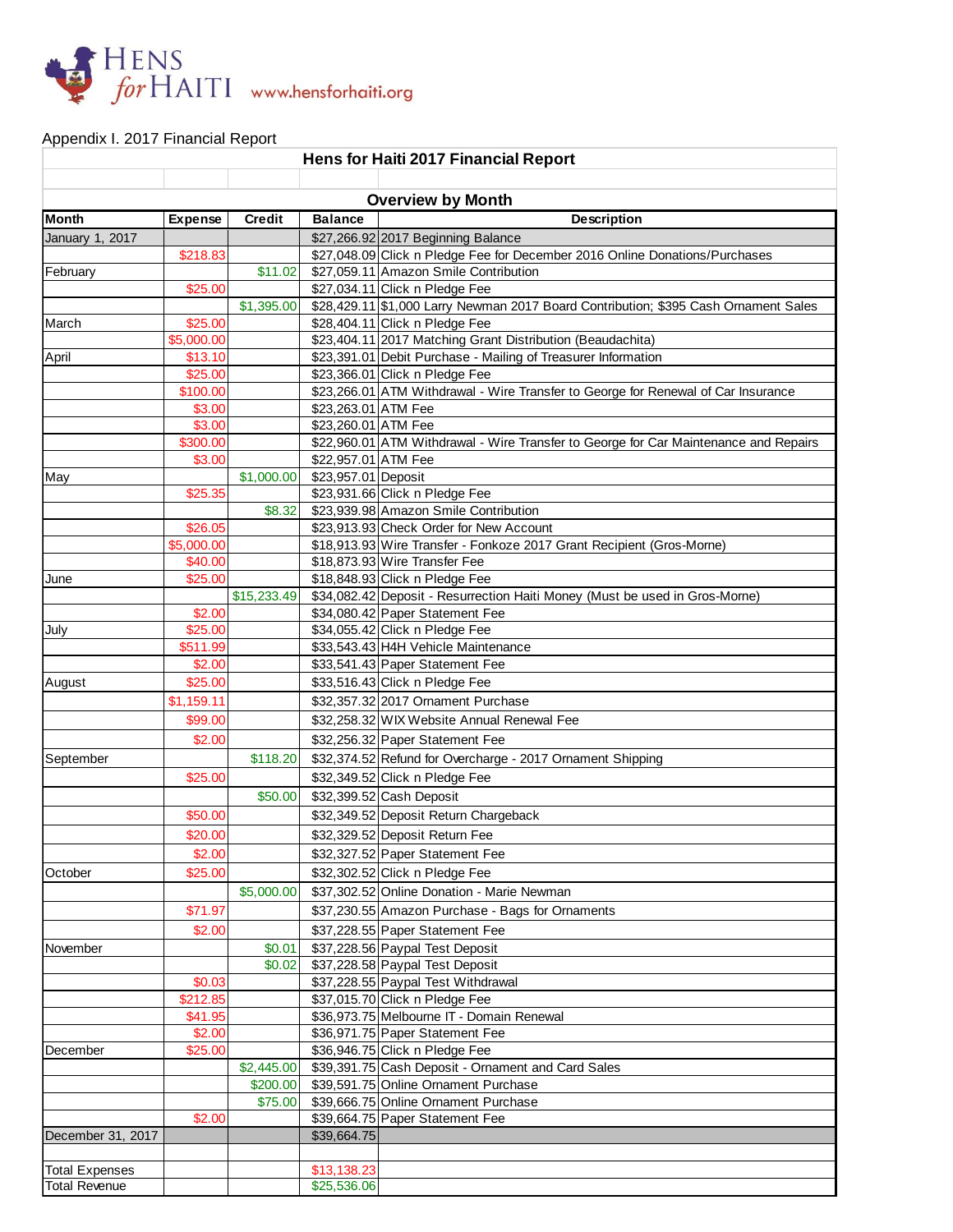

Appendix II. 2017 Newsletters

# Hens for Haiti - Recent Highlights



POULAYE

**Fall 2017** 

# Projects on the Rise - New and Old

Hens for Haiti was lucky enough to receive several great applications for the 2017 matching grant opportunity. It was a hard decision to narrow down the applicants to just one winner, so the board decided to grant two awards instead.

#### Beaudachita "Highfield's Hens"

John Wesley UMC offered a new approach to egg production businesses in Haiti when applying for the 2017 matching grant. Instead of using grant funds towards only one hen project, the Beaudachita community proposed obtaining matching grant funds for the local microfinance program. The program would then earmark the monies for poultry production within Highfield's Hens, expecting the business to pay back the loan over a period of six vears. Hens for Haiti is intrigued by this idea and is anxious to follow the progress of this grant recipient as a possible example for other communities and an option for helping grant funds reach further.

After receiving the loan this past spring, Highfield's Hens wasted no time in preparing the building site and construction their 375-layer facility. The team also attended a training seminar offered by Double Harvest in preparation for the arrival of the birds. With continued financial and technical support from JWUMC as well as Texas A&M University, H4H is excited to follow this project as things get off the ground.

#### Gros-Morne Caritas

The Gros-Morne Caritas has been hard at work with repairs to the original poulaye in Kanpech. Hens for Haiti awarded a \$5,000 matching grant to the Caritas in Gros-Morne after the group proved it was ready to re-ignite the pilot program.

By: Christina Lamour

# **Board of Directors**

**Christing Lamour** Founder, President

**Dan Tootle** Vice-President

Larry Newman Secretary, Treasurer

**Sherley Codio Local Representative** 

## **Contact or Donate**

**Mailing Address: Hens for Haiti** 14611 Fairacres Rd Silver Spring, MD 20905

E-mail: hensforhaiti@gmail.com

Website: www.hensforhaiti.org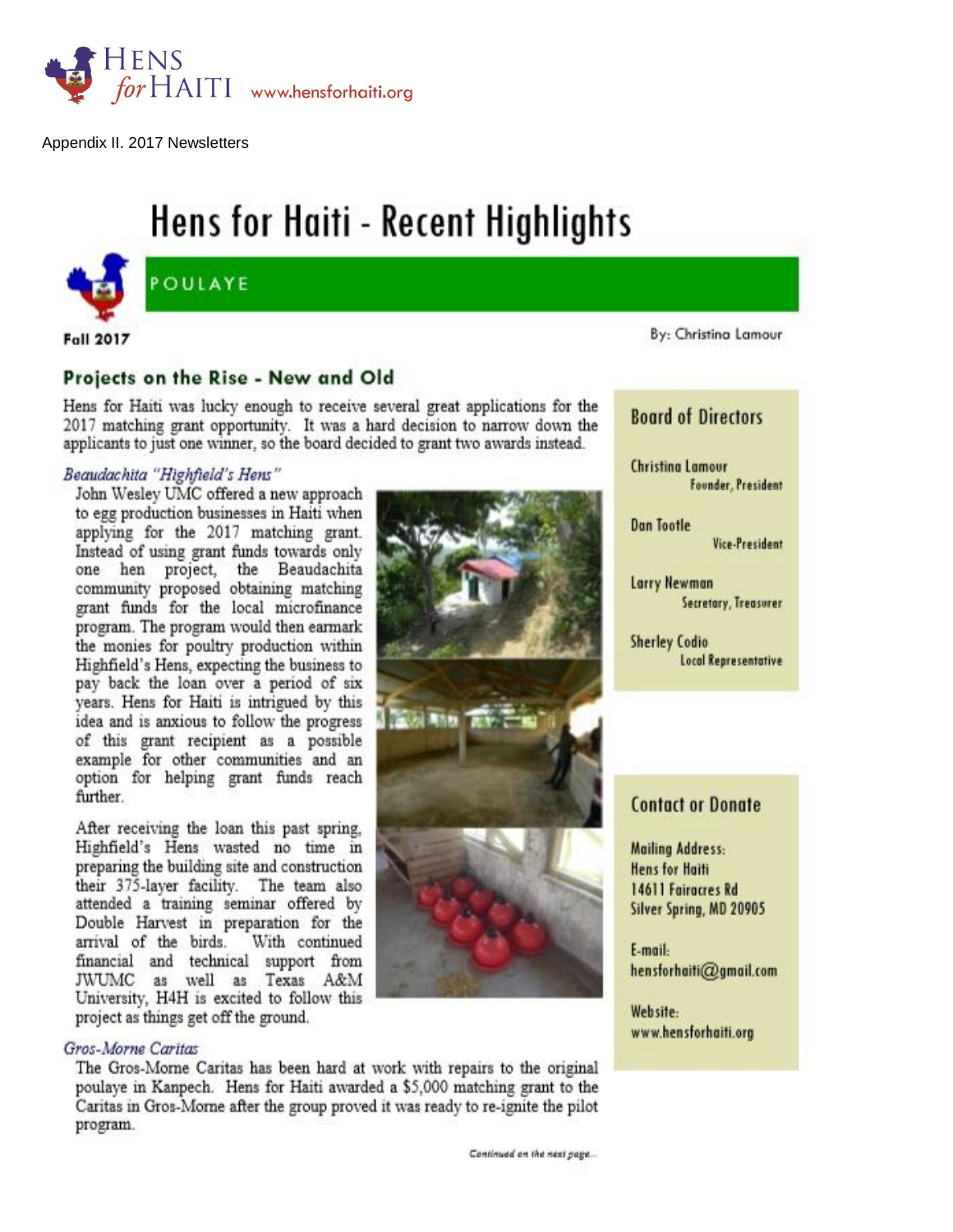

One Egg at a Time

POULAYE



... Continued from front page.

Over the spring and summer, new nesting boxes and watering mechanisms were added to the facility as well as repairs to strengthen and clean the structure. The house is now filled with rice hulls, waiting for 1,000 new hens donated by Food for the Poor. Next steps include installation of a new, deep well for on-site water in addition to expansion of the current fence to encompass a new feed storage building and settle disputes on land rights. Hens for Haiti is excited to see this business back on its feet after several years in limbo.

# nn to start a Poulaye of your own ply for the 2018 H4H Matching Gra

Request for applications, including proposal instructions will be released December 1st, with a submission deadline of February 1, 2018. Don't miss this opportunity to get your project off the ground! Check our website for the full RFP and application form. Contact hensforhaiti@gmail.com with questions or for more information.

# **Visit Our Online Store**

#### H4H Annual Ornaments

Who wouldn't want a tree full of chickens for the holidays? The 2017 Hens for Haiti holiday ornaments are here! Order yours today by contacting hensforhaiti@gmail.com or visit our Online Store. Pick up one for the family and one for a friend!

The 2017 edition ornament features a rustic cloth hen, hand crafted and painted. Choose a color or take home all three!



### H4H Alternative Gift Cards

Don't have a tree? Grab an alternative gift card instead! Donate one hen, bag of feed, or month of salary to a poultry project in Haiti! There is no limit to the good you can do!

**STAY CONNECTED!** 

# HensforHaiti.org



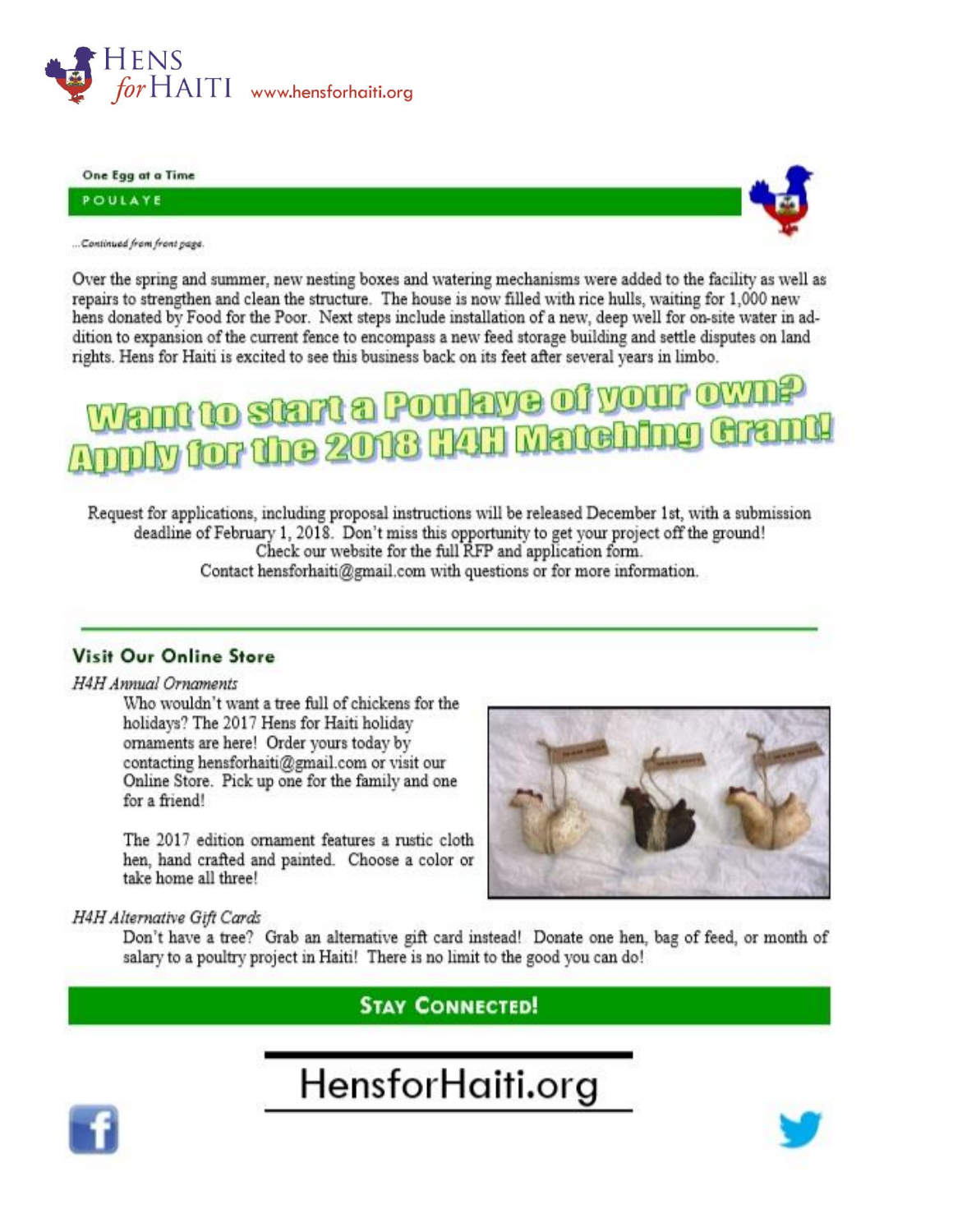

Appendix III. Sustainable Agriculture Matching Grant RFP 2018

#### Sustainable Agriculture Matching Grant Program

#### **Request for Proposals**

Hens for Haiti (H4H) is a 501c3 non-profit organization dedicated to designing, funding, and establishing egg production facilities in Haiti. The organization strives to create jobs, increase food security, and provide adequate nutrition in rural areas of Haiti. Egg production through a hen house; "Poulaye", allows communities to achieve many of these goals. Unfortunately, many communities have not yet seen the benefit of a Poulaye or have faced constant challenges in operation.

#### Overview

Hens for Haiti is now accepting proposals for a matching grant valued up to \$5,000 to fund a new or upgraded project. All organizations associated with a community in Haiti are encouraged to apply by February 1, 2018. Proposals will be reviewed by the H4H Board of Directors and awarded by March 1, 2018. All proposals must outline a match of \$5,000 cash or tangible, durable goods obtained in the last six (6) months by the requesting organization.

Hens for Haiti will consider funding:

- The initiation of new hen house projects including construction and purchase of hens or equipment  $\bullet$
- The improvement or advancement of current hen house projects
- . The initiation of projects related to the improvement of a current hen house such as poultry feed processing
- . The initiation or improvement of projects related to sustainable agriculture practices

Hens for Haiti will not fund:

- **Salaries**  $\bullet$
- Travel  $\bullet$
- · Purchase of pre-packaged/formulated feed
- Overhead Expenses

If awarded, all funds must be used by September 1, 2018. The receiving organization must submit a progress report detailing how the grant was used by September 15, 2018 (see attached Reporting Guidelines). After projects are completed, organizations are asked to stay connected with Hens for Haiti by submitting 6-month and year after updates. Hens for Haiti may also request to visit the project site to obtain updates and assist others in learning from program successes and failures.

#### **Match Component**

The Sustainable Agriculture Matching Grant Program requires a match of monies equal or greater in value to the funds requested by the proposing organization. In order for organizations to be eligible for the grant, a qualified match must be obtained by the proposing organization by the time the application is submitted. A qualified match refers to cash funds or tangible goods with value equal to or greater than the grant funds requested.

The following are considered a qualified match:

- . Funds raised by the organization outside of requested grant funds
- . Donation of machinery, construction materials, or other goods
- Donation of hens .

The following are NOT considered a qualified match:

- Donation of time or expertise
- Travel expenses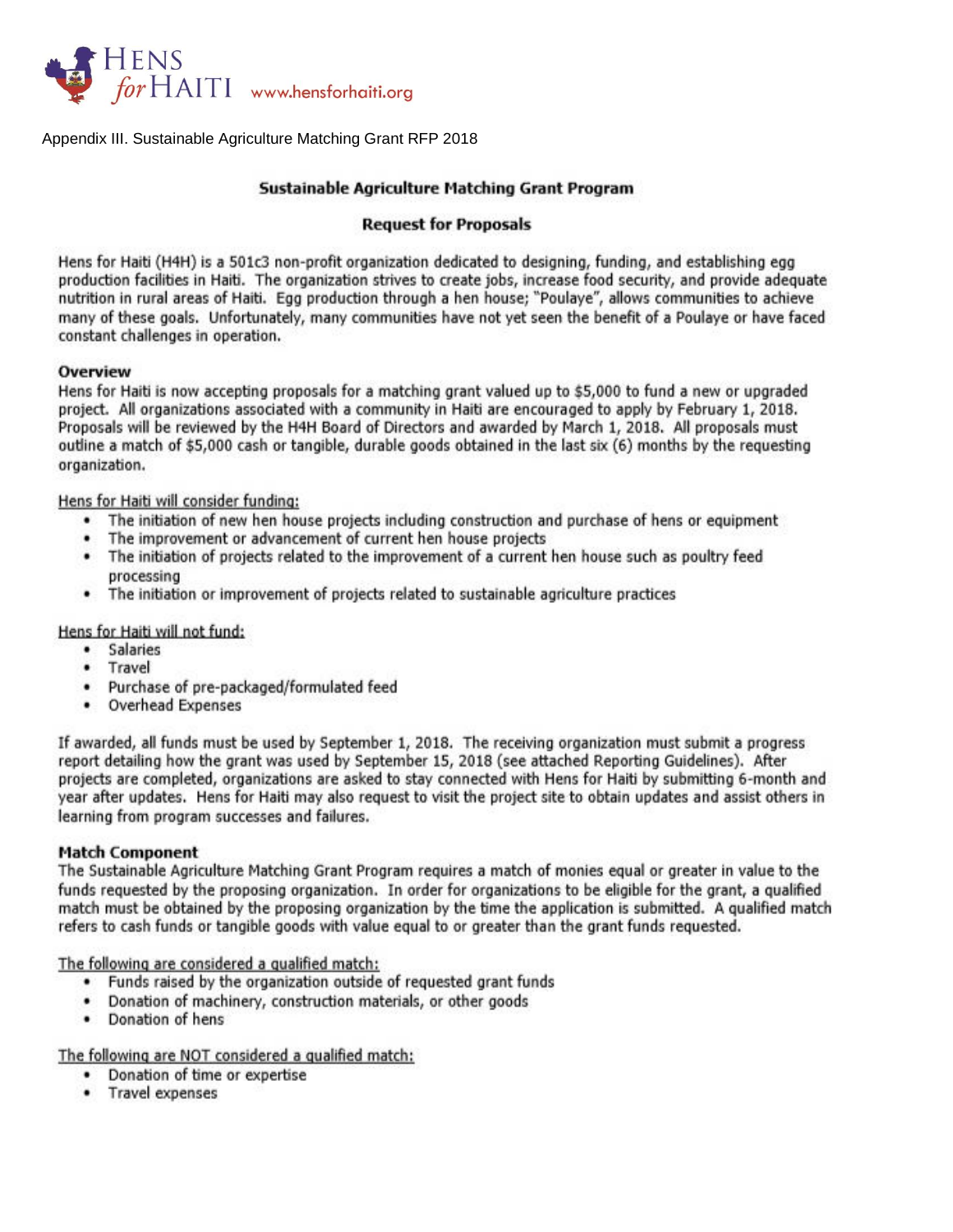![](_page_9_Picture_0.jpeg)

### **Proposal Requirements**

Applications for the H4H Sustainable Agriculture Matching Grant must include the following components to be considered for funding.

- General Application Form
- Written proposal narrative (max 3 pages)
	- o Proposal overview
	- o Background of requesting organization's history and past or current development projects in Haiti
	- o Explanation of how matching grant funds will help to sustainably solve a problem
	- o Outline of local Haitian involvement and project commitment
	- o Outline of project reports and accountability
	- o Current financial statements for the requesting organization
	- o Proposed timeline of project milestones, deliverables, and completion
- . Full project budget including the breakdown of grant and match components

#### **Timeline**

RFP Ouestions submitted by January 5, 2018 RFP Questions answered by January 15, 2018 Full Proposals submitted by February 1, 2018 Matching Grant Awarded by March 1, 2018 Funds used by September 1, 2018 Progress Report submitted by September 15, 2018 Project 6-month Update submitted by March 1, 2019 Project 1-year Update submitted by September 1, 2019

To Apply for the H4H Sustainable Agriculture Matching Grant, please submit all required documents electronically to hensforhaiti@gmail.com by 5pm February 1, 2018. All questions should be submitted to Christina Lamour at hensforhaiti@gmail.com by January 5, 2018. If you do not have questions but would like to know the answers to the questions of the collective group, please send an email indicating this request.